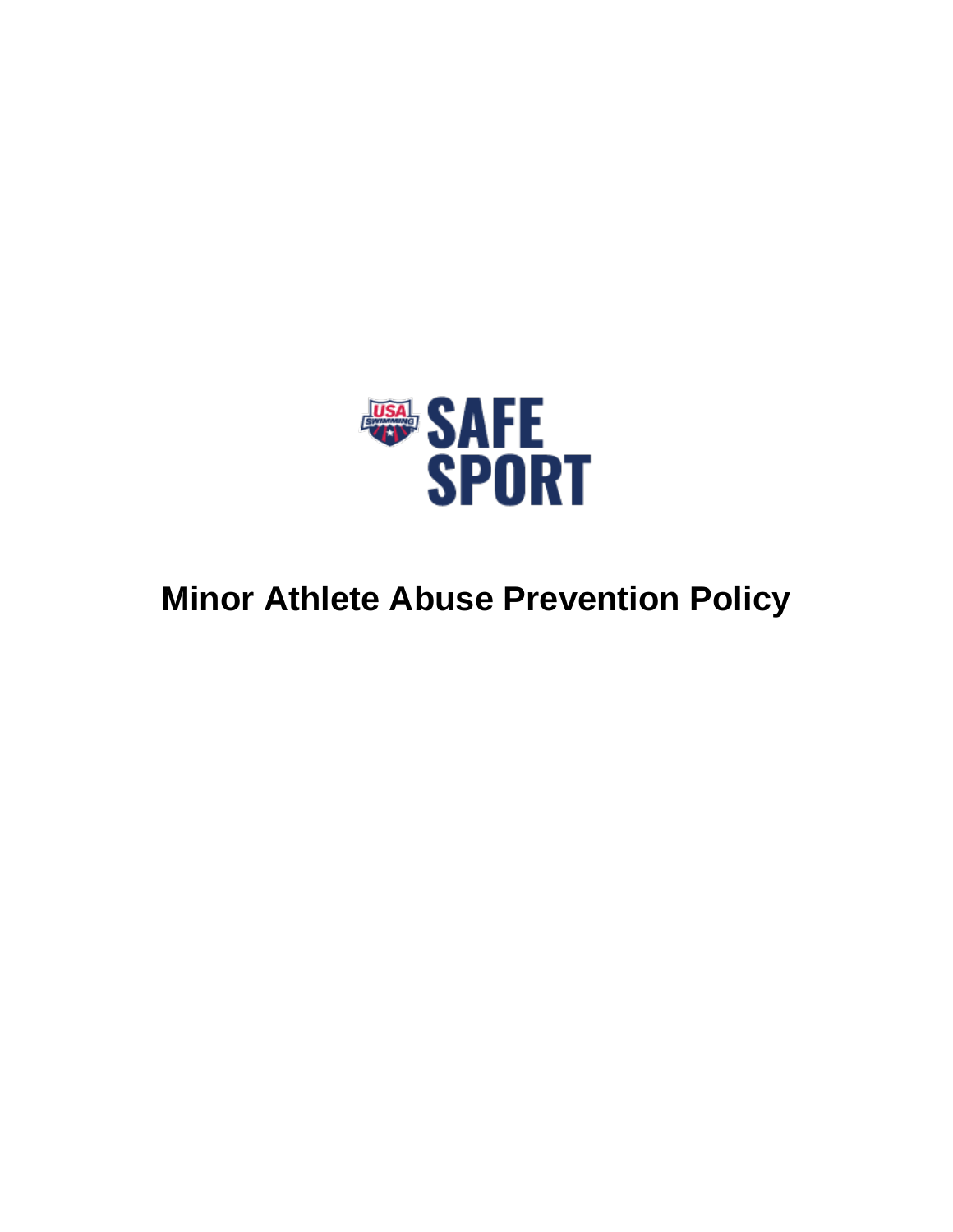

# **THIS POLICY APPLIES TO:**

- All USA Swimming non-athlete members and adult athlete members;
- Participating non-members (e.g., meet marshals, meet computer operators, timers, etc.);
- LSC and club adult staff and board members; and

• Any other adult authorized to have regular contact with or authority over minor athletes.

Collectively "Applicable Adult(s)"

# **GENERAL REQUIREMENT**

USA Swimming member clubs and LSCs are required to implement this Minor Athlete Abuse Prevention Policy in full. The Minor Athlete Abuse Prevention Policy must be reviewed and agreed to in writing by all athletes, parents, coaches and other non-athlete members of member clubs on an annual basis with such written agreement to be retained by the club.

# **ONE-ON-ONE INTERACTIONS**

I. Observable and Interruptible

One-on-one interactions between a minor athlete and an Applicable Adult (who is not the minor's legal guardian) must occur at an observable and interruptible distance from another adult unless meeting with a Mental Health Care Professional and/or Health Care Provider (see below) or under emergency circumstances.

- II. Meetings
	- a. Meetings between a minor athlete and an Applicable Adult may only occur if another adult is present and where interactions can be easily observed and at an interruptible distance from another adult, except under emergency circumstances.
	- b. If a one-on-one meeting takes place, the door to the room must remain unlocked and open. If available, it must occur in a room that has windows, with the windows, blinds, and/or curtains remaining open during the meeting.
	- c. Meetings must not be conducted in an Applicable Adult or athlete's hotel room or other overnight lodging location during team travel.

# III. Meetings with Mental Health Care Professionals and/or Health Care Providers

If a Mental Health Care Professional and/or Health Care Provider meets with a minor athlete in conjunction with participation, including at practice or competition sites, a closed-door meeting may be permitted to protect patient privacy provided that:

- a. The door remains unlocked;
- b. Another adult is present at the facility;
- c. The other adult is advised that a closed-door meeting is occurring; and
- d. Written legal guardian consent is obtained in advance by the Mental Health Care Professional and/or Health Care Provider, with a copy provided to the club.

# IV. Individual Training Sessions [Recommended]

Individual training sessions outside of the regular course of training and practice between Applicable Adults and minor athletes are permitted if the training session is observable and interruptible by another adult. Legal guardians must be allowed to observe the training session.

# **SOCIAL MEDIA AND ELECTRONIC COMMUNICATIONS**

I. Content

All electronic communication from Applicable Adults to minor athletes must be professional in nature.

# II. Open and Transparent

Absent emergency circumstances, if an Applicable Adult with authority over minor athletes needs to communicate directly with a minor athlete via electronic communications (including social media), the minor athlete's legal guardian must be copied. If a minor athlete communicates to the Applicable Adult (with authority over the minor athlete) privately first, said Applicable Adult must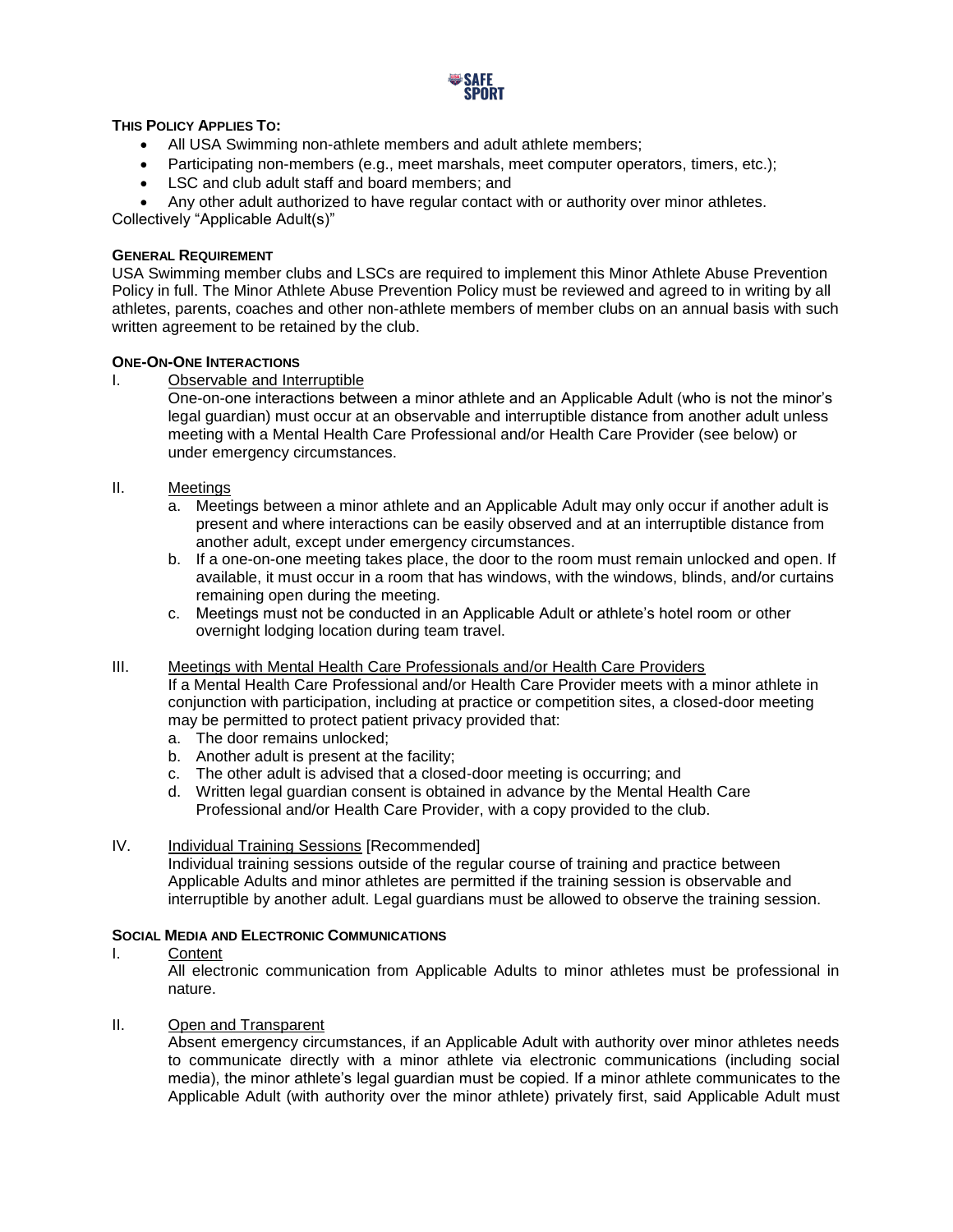

copy the minor athlete's legal guardian on any electronic communication response to the minor athlete.

When an Applicable Adult with authority over minor athletes communicates electronically to the entire team, said Applicable Adult must copy another adult.

## III. Requests to Discontinue

Legal guardians may request in writing that their minor athlete not be contacted through any form of electronic communication by the club, LSC or by an Applicable Adult subject to this Policy. The organization must abide by any such request that the minor athlete not be contacted via electronic communication, or included in any social media post, absent emergency circumstances.

## IV. Hours

Electronic communications must only be sent between the hours of 8:00 a.m. and 8:00 p.m., unless emergency circumstances exist, or during competition travel.

#### V. Prohibited Electronic Communication

Applicable Adults with authority over minor athletes are not permitted to maintain private social media connections with unrelated minor athletes and such Applicable Adults are not permitted to accept new personal page requests on social media platforms from minor athletes, unless the Applicable Adult has a fan page, or the contact is deemed as celebrity contact as opposed to regular contact. Existing social media connections with minor athletes must be discontinued. Minor athletes may "friend" the club and/or LSC's official page.

Applicable Adults with authority over minor athletes must not send private, instant or direct messages to a minor athlete through social media platforms.

## **TRAVEL**

#### I. Local Travel

Local travel consists of travel to training, practice and competition that occurs locally and does not include coordinated overnight stay(s).

Applicable Adults must not ride in a vehicle alone with an unrelated minor athlete, absent emergency circumstances, and must always have at least two minor athletes or another adult in the vehicle, unless otherwise agreed to in writing by the minor athlete's legal guardian.

#### [Recommended]

Legal guardians must pick up their minor athlete first and drop off their minor athlete last in any shared or carpool travel arrangement.

## II. Team Travel

Team travel is travel to a competition or other team activity that the organization plans and supervises.

a. During team travel, when doing room checks two-deep leadership (two Applicable Adults should be present) and observable and interruptible environments must be maintained.

When only one Applicable Adult and one minor athlete travel to a competition, the minor athlete's legal guardian must provide written permission in advance and for each competition for the minor athlete to travel alone with said Applicable Adult.

Team Managers and Chaperones who travel with the club or LSC must be USA Swimming members in good standing.

b. Unrelated non-athlete Applicable Adults must not share a hotel room, other sleeping arrangement or overnight lodging location with an athlete.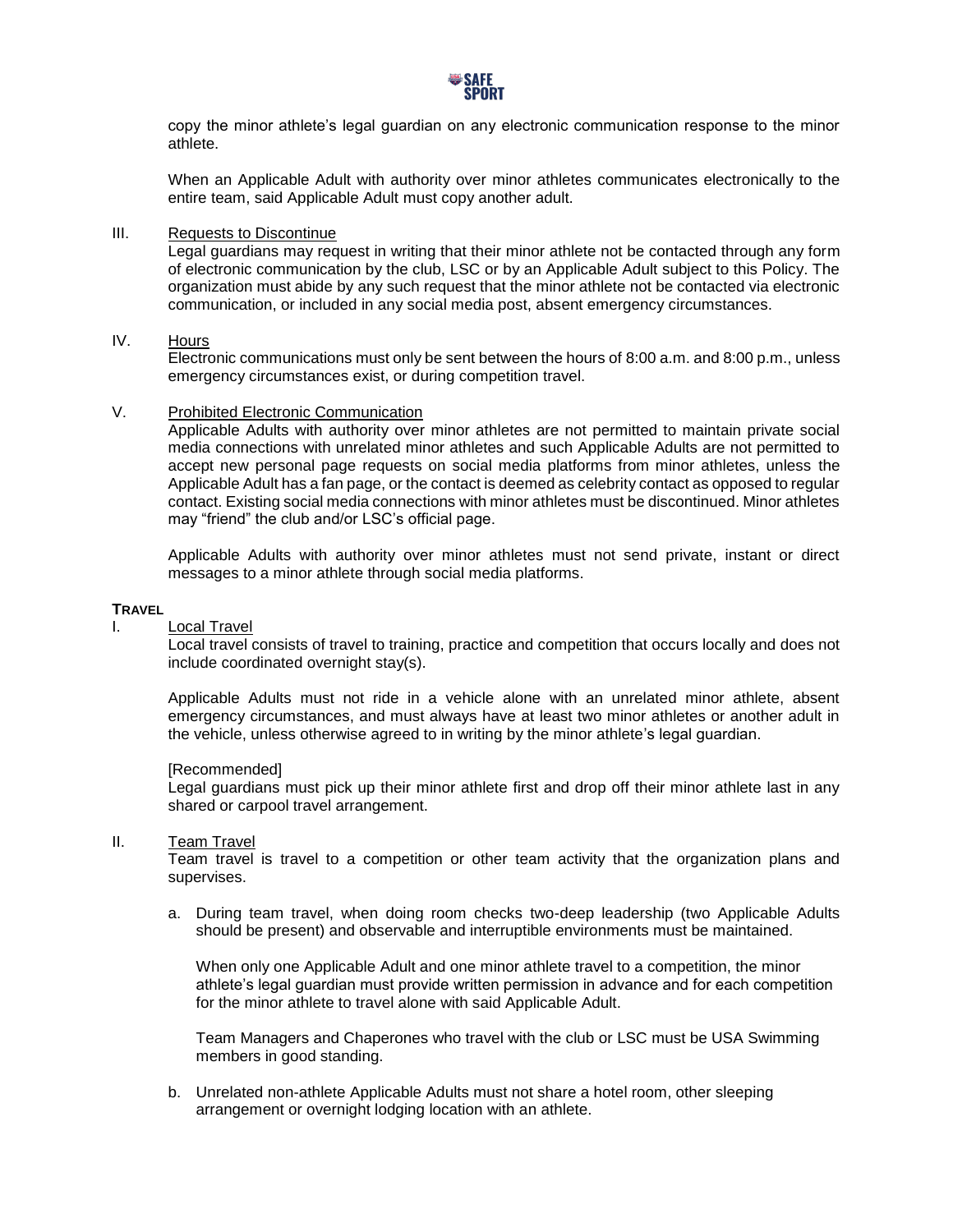

Minor athletes should be paired to share hotel rooms or other sleeping arrangements with other minor athletes of the same gender and of similar age. When a minor athlete and an adult athlete share a hotel room or other sleeping arrangement, the minor athlete's legal guardian must provide written permission in advance and for each instance for the minor to share a hotel room or other sleeping arrangement with said adult athlete.

c. Meetings during team travel must be conducted consistent with the One-on-One Interactions section of this Policy (i.e., any such meeting must be observable and interruptible). Meetings must not be conducted in an individual's hotel room or other overnight sleeping location.

# **LOCKER ROOMS AND CHANGING AREAS**

## I. Requirement to Use Locker Room or Changing Area

The designated locker room or changing area must be used when an athlete or Applicable Adult changes, in whole or in part, into or out of a swimsuit when wearing just one suit (e.g., deck changing is prohibited).

## II. Use of Recording Devices

Use of any device's (including a cell phone's) recording capabilities, including voice recording, still cameras and video cameras in locker rooms, changing areas, or similar spaces by a minor athlete or an Applicable Adult is prohibited.

## III. Undress

An unrelated Applicable Adult must not expose his or her breasts, buttocks, groin or genitals to a minor athlete under any circumstance. An unrelated Applicable Adult must not request an unrelated minor athlete to expose the minor athlete's breasts, buttocks, groin or genitals to the unrelated Applicable Adult under any circumstance.

## IV. One-on-One Interactions

Except for athletes on the same team or athletes attending the same competition, at no time are unrelated Applicable Adults permitted to be alone with a minor athlete in a locker room or changing area, except under emergency circumstances. If the organization is using a facility that only has a single locker room or changing area, separate times for use by Applicable Adults must be designated.

# V. Monitoring

The club must regularly and randomly monitor the use of locker rooms and changing areas to ensure compliance with this Policy. Locker rooms and changing areas may be monitored by use of the following methods:

- a. Conducting a sweep of the locker room or changing area before athletes arrive;
- b. Posting staff directly outside the locker room or changing area during periods of use;
- c. Leaving the doors open when adequate privacy is still possible; and/or
- d. Making occasional sweeps of the locker rooms or changing areas with women checking on female locker rooms and men checking on male locker rooms.

Every effort must be made to recognize when a minor athlete goes to the locker room or changing area during practice and competition, and, if the minor athlete does not return in a timely fashion, to check on the minor athlete's whereabouts.

# VI. Legal Guardians in Locker Rooms or Changing Areas

Legal guardians are discouraged from entering locker rooms and changing areas. If a legal guardian does enter a locker room or changing area, it must only be a same-sex legal guardian and the legal guardian should notify a coach or administrator in advance.